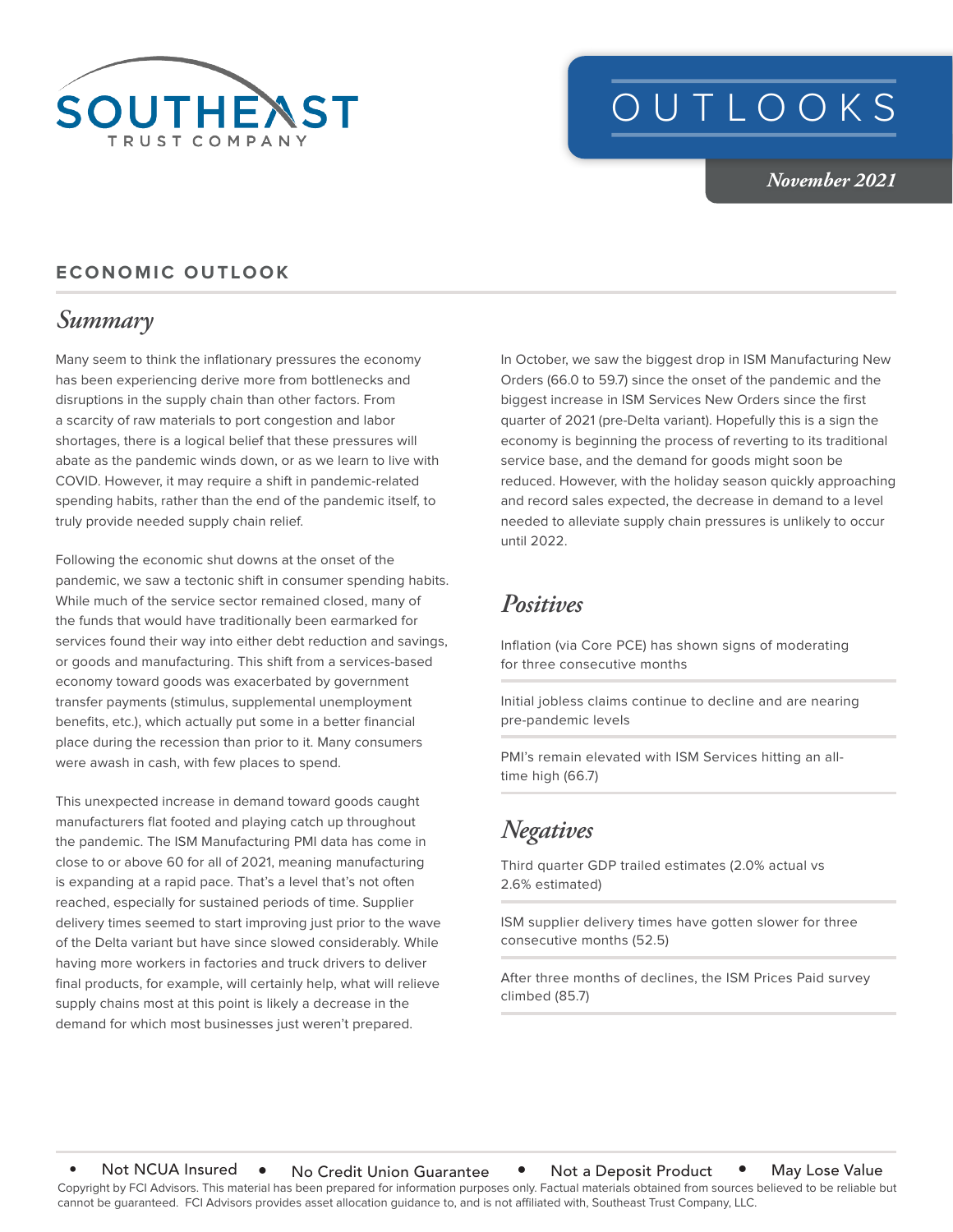

# OUTLOOKS

*November 2021*

#### **EQUITY OUTLOOK**

### *Summary*

It didn't take long for equity markets to recover from the September slump. The S&P rose 7.0% in October more than offsetting the losses from the previous month and closing at a fresh 52-week high. The "buy the dip" mantra that has been persistent for the last several years appears to remain in effect. Stocks do not appear as if they want to stay down for any extended period of time.

Many of the issues that caused concerns in September have moderated to a degree just a month later. Washington is still dysfunctional but the market appears to be content that gridlock there will result in fewer radical changes. Fewer changes often make the waters easier for businesses to navigate. Additionally, a handful of companies are beginning to hint at slow improvements regarding supply chain bottlenecks. This issue will remain with us for many months to come but any sign of progress is welcome.

Perhaps the reason the stock market has been so resilient is we remain in a goldilocks situation as far as equity markets are concerned. The Fed has signaled their intent to begin tapering asset purchases this month, yet they continue to make the distinction that tapering is a separate decision from a rate liftoff. Weeks into the current reporting season, corporate earnings continue to show upward momentum which has been making market valuations look more reasonable. Additionally, corporations are still able to borrow at very reasonable levels to finance new opportunities.

As we look to close out 2021, equity markets appear to be set for a continued move higher. Holiday spending has already begun and things are shaping up nicely for a Santa Clause rally. We expect this momentum to carry forward into 2022. There certainly will be setbacks from time to time but we continue to believe long-term investors will be rewarded for an allocation to equities.

#### *Positives*

Earnings growth remains positive

COVID cases in the U.S. continue to trend lower

Accommodative Federal Reserve

## *Negatives*

Higher inflation signals may spook markets from time to time

Several industries will likely continue to struggle with supply constraints and labor shortages

Copyright by FCI Advisors. This material has been prepared for information purposes only. Factual materials obtained from sources believed to be reliable but cannot be guaranteed. FCI Advisors provides asset allocation guidance to, and is not affiliated with, Southeast Trust Company, LLC. Not NCUA Insured • No Credit Union Guarantee • Not a Deposit Product • May Lose Value